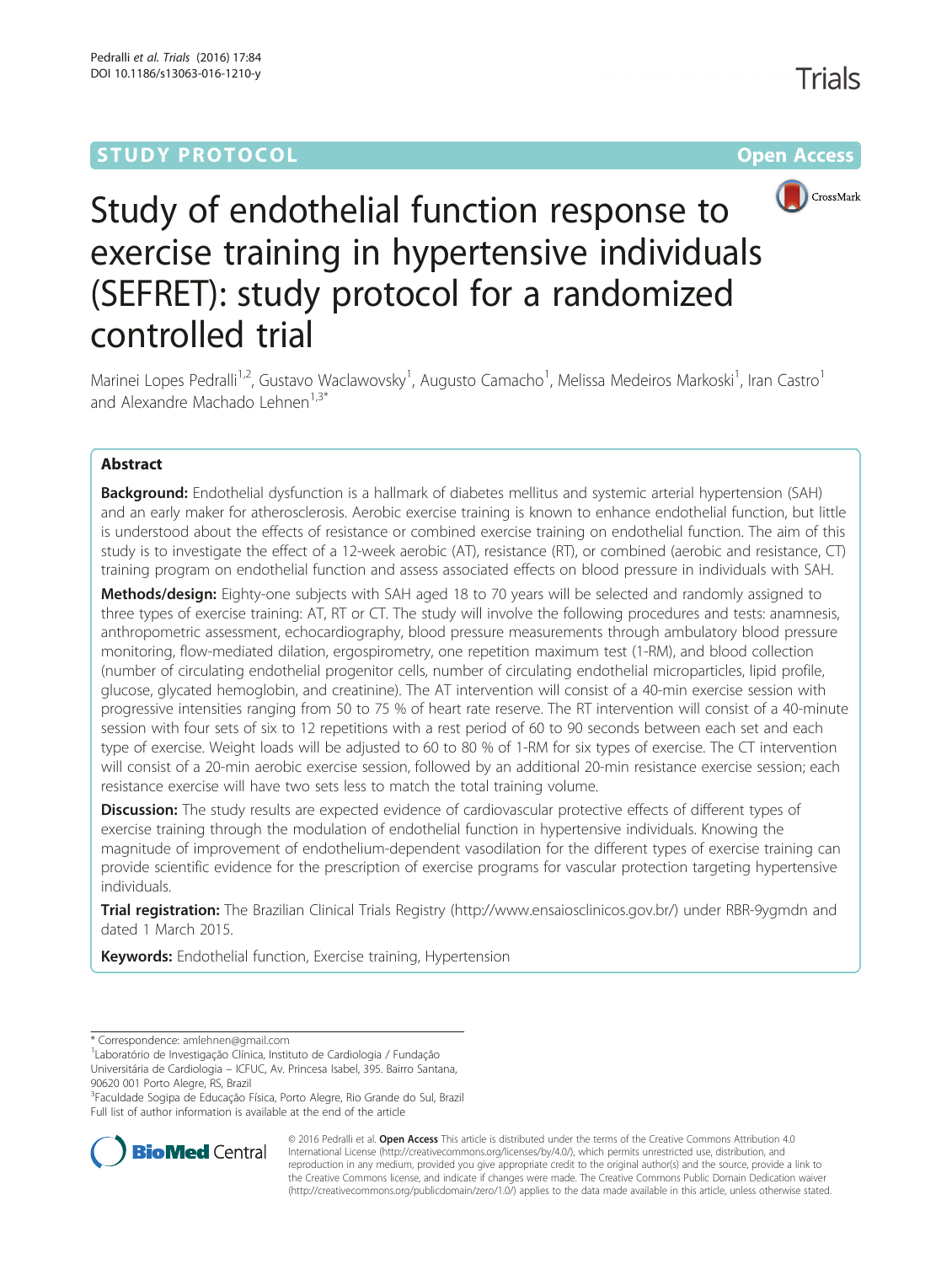#### Background

Cardiovascular diseases are largely determined by multifactorial risk factors that tend to interact and may be present over the course of an individual's lifetime. Obesity [1, 2], physical inactivity [3, 4], and insulin resistance [5] are all risk factors closely associated with systemic arterial hypertension (SAH) and diabetes mellitus type 2. In addition to these risk factors, smoking [6] and excess weight [7] contribute to endothelial dysfunction [8, 9], which is a hallmark of diabetes mellitus [10] and SAH [11] and an early maker for atherosclerosis [12].

The endothelium is a single layer of cells that lines the tunica intima of blood vessels [13] and plays a major role in the modulation of vascular angiogenesis, inflammatory responses, and vascular tone and permeability [14]. Vascular protection is particularly attributable to endothelial nitric oxide synthase (eNOS), an enzyme involved in the production of nitric oxide (NO).

The balance between endothelial injury and recovery is critical to continuously maintaining endothelial function [15]. The bone marrow releases a progenitor cell subtype called endothelial progenitor cells (EPCs), which have the ability to migrate to the peripheral circulation and differentiate into mature endothelial cells to maintain vascular integrity [16]. EPC levels have been associated with cardiovascular risk factors [17], endotheliumdependent vasodilation [18], and clinical outcomes, including hospitalization and cardiovascular death rates [19]. In patients with cardiovascular risk factors such as SAH [20], smoking [21], metabolic syndrome [22] and diabetes mellitus [23], circulating levels of EPCs can be reduced compared with healthy individuals of matching age and sex. Endothelial dysfunction has been associated with a decreased number and impaired function of EPCs in patients with SAH, diabetes mellitus, and metabolic syndrome, and thus an increased risk of atherosclerosis would be expected [24].

On the other hand, regular exercise, also known as exercise training, produces effects on the cardiovascular system and has been proven to restore endothelial function even in the presence of cardiovascular disease [25]. Regular exercise promotes changes in cholesterol levels and its subfractions; accelerates the removal of chylomicrons and low-density lipoproteins from circulation; increases the release of NO that seems to generate increased expression of eNOS [26]; increases the number of circulating EPCs in healthy individuals [27], as well as in individuals with established cardiovascular disease [28]; and improves plasma glucose [29], which has a direct link to impaired endothelial function [30]. This assumption is consistent with findings in healthy individuals [31], individuals with diabetes mellitus type 2 [32], and patients with cardiovascular conditions [33], showing that exercise training improved vascular function and overall health.

Evidence with clinical relevance exists on the impact of aerobic exercise on BP and blood glucose levels, but no consensus exists regarding the effects of resistance training and even less evidence is available on combined training (resistance and aerobic) and the regulatory mechanisms of endothelial function and its relationship with BP in hypertensive individuals. Thus, despite present evidence showing the benefits of exercise and physical training on blood pressure [34] and blood glucose levels [35], more studies are needed to investigate further the mechanisms involved with endothelial function especially their relationship with blood pressure reduction.

The objective of this study is to evaluate the chronic effects of exercise training on endothelial function modulation in hypertensive patients undergoing a 12 week exercise intervention of aerobic, resistance, or combined (aerobic and resistance) training. Modulation of endothelial function will be assessed by flow-mediated dilation (FMD) [36] and biochemical [37] and cellular parameters [38, 39]. The primary and secondary study objectives are listed in Tables 1 and 2, respectively.

#### Methods/design

The study will be coordinated at the Fundação Universitária de Cardiologia (FUC) Health Sciences Graduate Program together with the Instituto de Cardiologia (IC) in the city of Porto Alegre, Rio Grande do Sul, Brazil.

#### Study design

A randomized controlled and evaluator-blinded clinical trial will be conducted as shown in Fig. 1.

#### Sample selection

The study sample will comprise individuals with no history of cardiovascular disease (except for SAH controlled with the use of medications), neuromuscular, endocrine, and/or metabolic conditions (except for diabetes mellitus type 2) who are attending the IC health care facilities.

Subjects will be selected based on information collected from their medical records. Eligible individuals will be contacted by telephone and informed of the purpose and procedures of the study. For those willing to participate, a first visit will be scheduled when a clinical questionnaire will be administered, and they will be asked to sign a free informed consent form to participate in the study. Other study visits will be scheduled for

Table 1 Primary objectives of the study

<sup>•</sup> To investigate the effects of AT, RT and CT on flow-mediated vasodilation of the brachial artery in hypertensive individuals

<sup>•</sup> To assess the impact of different types of training (AT, RT, and CT) on the number of circulating endothelial progenitor cells and number of circulating endothelial microparticles in hypertensive individuals

AT, aerobic training; RT, resistance training; CT, concurrent training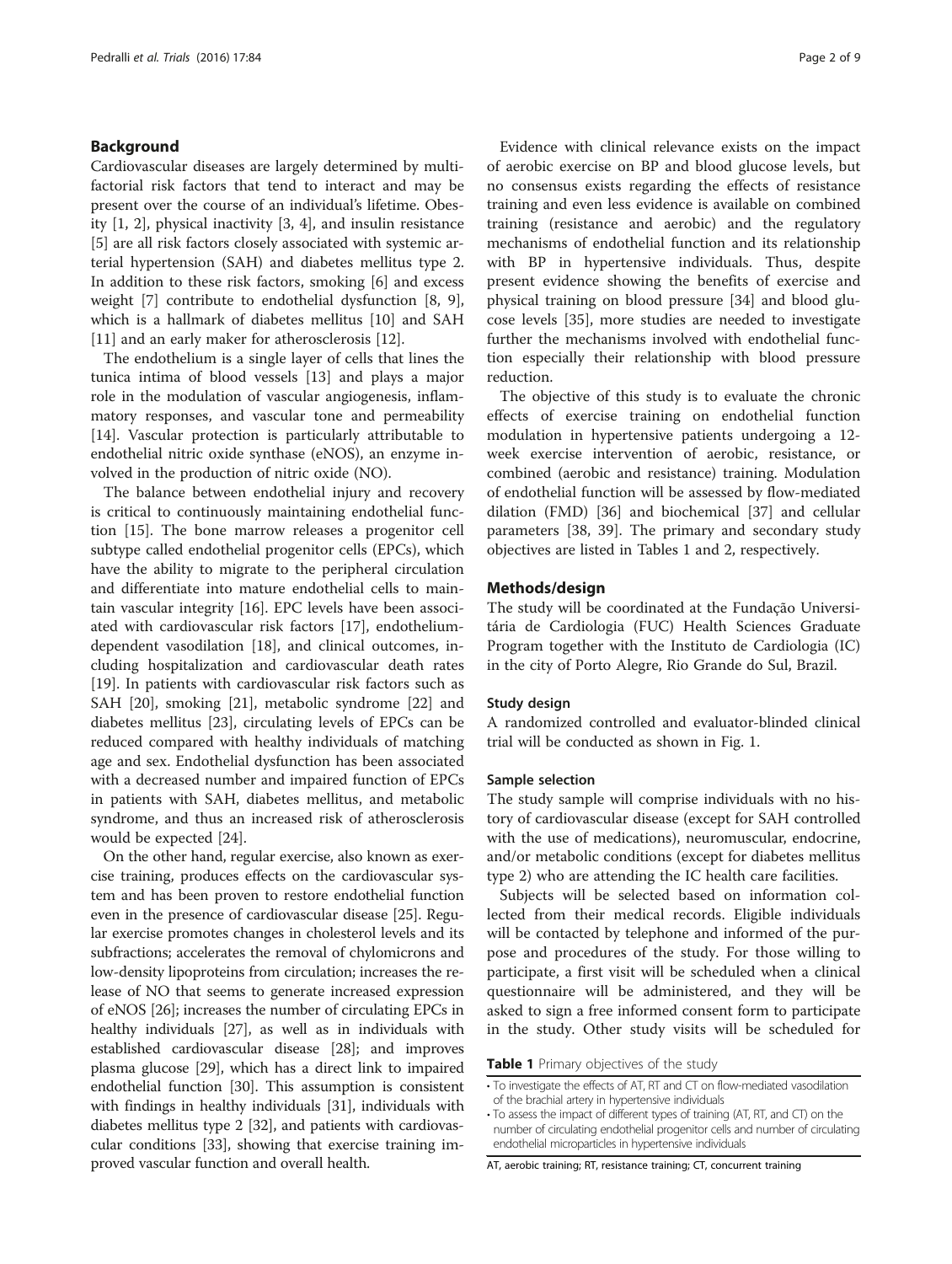#### Table 2 Secondary objectives of the study

To assess the effectiveness of different types of training (AT, RT and CT) regarding the following

- Blood pressure levels: clinical assessment and ABPM
- Serum levels of total cholesterol, HDL, LDL and triglycerides
- Fasting blood glucose and glycated hemoglobin
- Blood viscosity, RBC deformability, RBC aggregation, fibrinogen levels and ESR
- Echocardiography for determination of heart chamber sizes and wall thickness
- Functional capacity through maximum oxygen consumption (VO<sub>2</sub>max) • 1-RM
- Abdominal obesity and BMI

ABPM, ambulatory blood pressure monitoring; AT, aerobic training; RT, resistance training; CT, concurrent training; HDL, high-density cholesterol; LDL, low-density cholesterol; RBC red blood cell; ESR, erythrocyte sedimentation rate; 1-RM, one-repetition maximum strength test; BMI, body mass index.

those meeting the inclusion criteria of the study (Table 3).

The following formula will be used for the calculation of sample size  $(n_n)$  to estimate the number of hypertensive individuals to be included in the study:

$$
\left(\mu_p\right):\ n_{p0}\ =\ s^2/\left(\mu_p\text{-}\ x_p\right)^2\!x\,\left(t_{\alpha;gl}\right)^2\!,
$$

where,  $n_{po}$  = sample size at time point zero,  $s^2$  = variance of the sampling distribution, and  $t_{\alpha;gl}$  = sampling distribution according to a predetermined error probability  $(P \le 0.05)$  and degrees of freedom for  $n_{\rm no}$ .

The mean incidence rate of SAH in Brazil is 20 % of the population [40]. Considering the baseline value ( $n_0 = 30$ );  $t_{\alpha;gl} = t_{0.05;29} = 2.045$ ;  $s^2 = 0.05$  (based on the maximum value of the coefficient of variation of endothelial vasodilation); and the maximum error of the estimate taken as the maximum variability in arterial diameter measures by two observers (0.02 %) [41], it was estimated that  $n_{p1} = 26.1 \approx$ 26 hypertensive individuals. Thus, in the estimate of  $n$ , the approximation used considered  $n_{p1} = 26$ , gl = 23, and  $t_{0.05:23} = 2.069$ . The  $n_{p1} = 26.8 \approx 27$ . The estimate of the sample size for the study was  $n = 80.3 \approx 81$  hypertensive individuals who will be randomly assigned to the three training interventions.

#### Randomization procedure

A randomization for the proposed interventions will be generated by a computer program (www.randomization.org) including the distribution coded at a 1:1 ratio. The random assignment of subjects to training intervention groups will be into three blocks of 27. Subjects will be drawn up to 27 in each intervention group: aerobic training (AT), resistance training (RT), and combined training (CT, resistance and aerobic). All subjects will be blinded to intervention allocation and will have access to this information only after the baseline assessment. All evaluators of the study subjects will be also blinded to intervention allocation.

#### Baseline assessment of subjects

After recruitment, the subjects will undergo baseline assessment to collect information on their main characteristics before intervention. A descriptive exploratory questionnaire will be administered to collect information on i) demographic and socioeconomic variables (gender, age, socioeconomic status, education, skin color and marital status); ii) behavioral variables (physical activity measured by the International Physical Activity Questionnaire (www.ipaq.ki.se), smoking status, and alcohol consumption); iii) anthropometric variables (body weight, height, and waist circumference); iv) clinical variables (BP and use of antihypertensive medication); and v) quality of life assessed by the Medical Outcomes Study 36-Item Short Form Health Survey (SF-36) [42]. Eligible individuals who are willing to participate will be instructed to fast for 8 h and come for a scheduled second visit at the study site. In this visit, subjects will have blood samples collected for blood testing, in addition to the assessment of FMD of the brachial artery and ambulatory blood pressure monitoring (ABPM) cuff placement. A snack will be offered at the end of this visit. In the third visit, the ABPM cuff will be removed and subjects will undergo physical fitness tests (VO<sub>2</sub>max). In the fourth visit, 1-RM testing will be conducted. Subjects who did not show up for the scheduled visits will be contacted again. All blood samples will be collected by a nurse technician. All assessment procedures will be supervised by the study investigators and ICFUC medical staff.

### Assessments

#### Blood collection

Blood collection and testing will be performed at the ICFUC. Subjects' blood will be collected after a fast of 8 h. The blood sample will be tested for biochemical screening (lipid profile, glucose, glycated hemoglobin, and creatinine), number of EPCs and number of circulating endothelial microparticles. In addition, blood rheology will be assessed for potential changes in the sample studied including increased blood viscosity, reduced red blood cell (RBC) deformability, increased RBC aggregation, fibrinogen levels, and erythrocyte sedimentation rate (ESR).

#### Progenitor cell and endothelial progenitor cell count

A 15-ml blood sample for the EPCs will be collected in a Sodium Heparin Vacutainer™ tube. Peripheral blood mononuclear cells (PBMC) will be isolated using Ficoll-Paque (GE Heathcare Life Sciences, Uppsala, Sweden). Progenitor cells (PCs) will be defined as CD34+/CD45dim, and EPCs as CD34+/KDR+/CD45dim. Briefly, blood samples will be diluted once with phosphate buffered saline (PBS) and layered onto Ficoll-Paque in 15-ml conical tubes (BD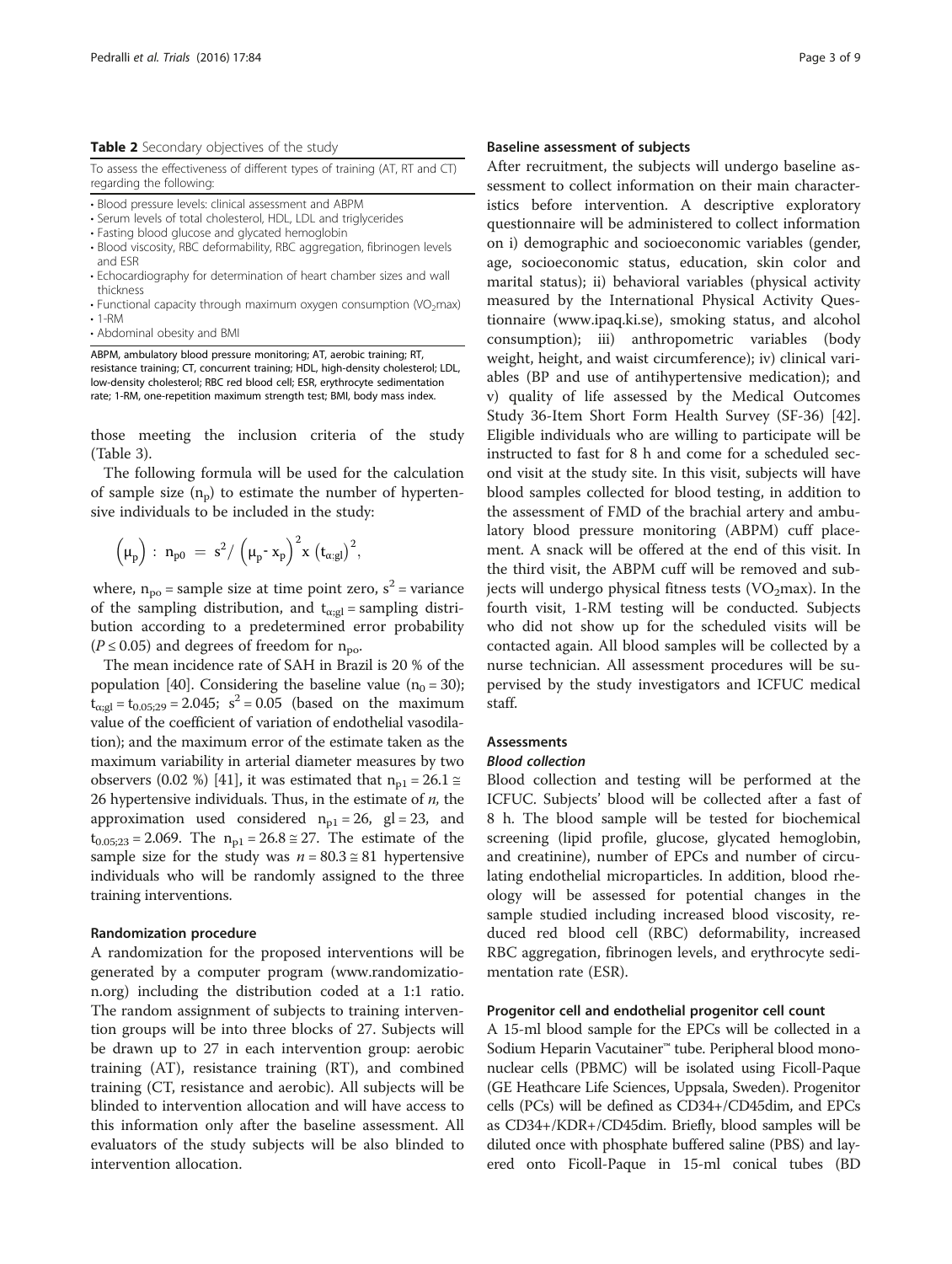

Biosciences, San Jose, CA, USA). Each tube will be centrifuged at 400 xg for 30 min (Eppendorf-5810, Hamburg, Germany), and the PBMCs at the interface will be collected. Cells will be washed once with RPMI-

1640 medium (Gibco™, Vancouver, Canada); stained with 5 μl of antihuman-CD45 FITC, 5 μl of antihuman-CD34 PE (clone 6G12), and 8 ul of antihuman-KDR-Alexa Fluor 647 (BD Biosciences,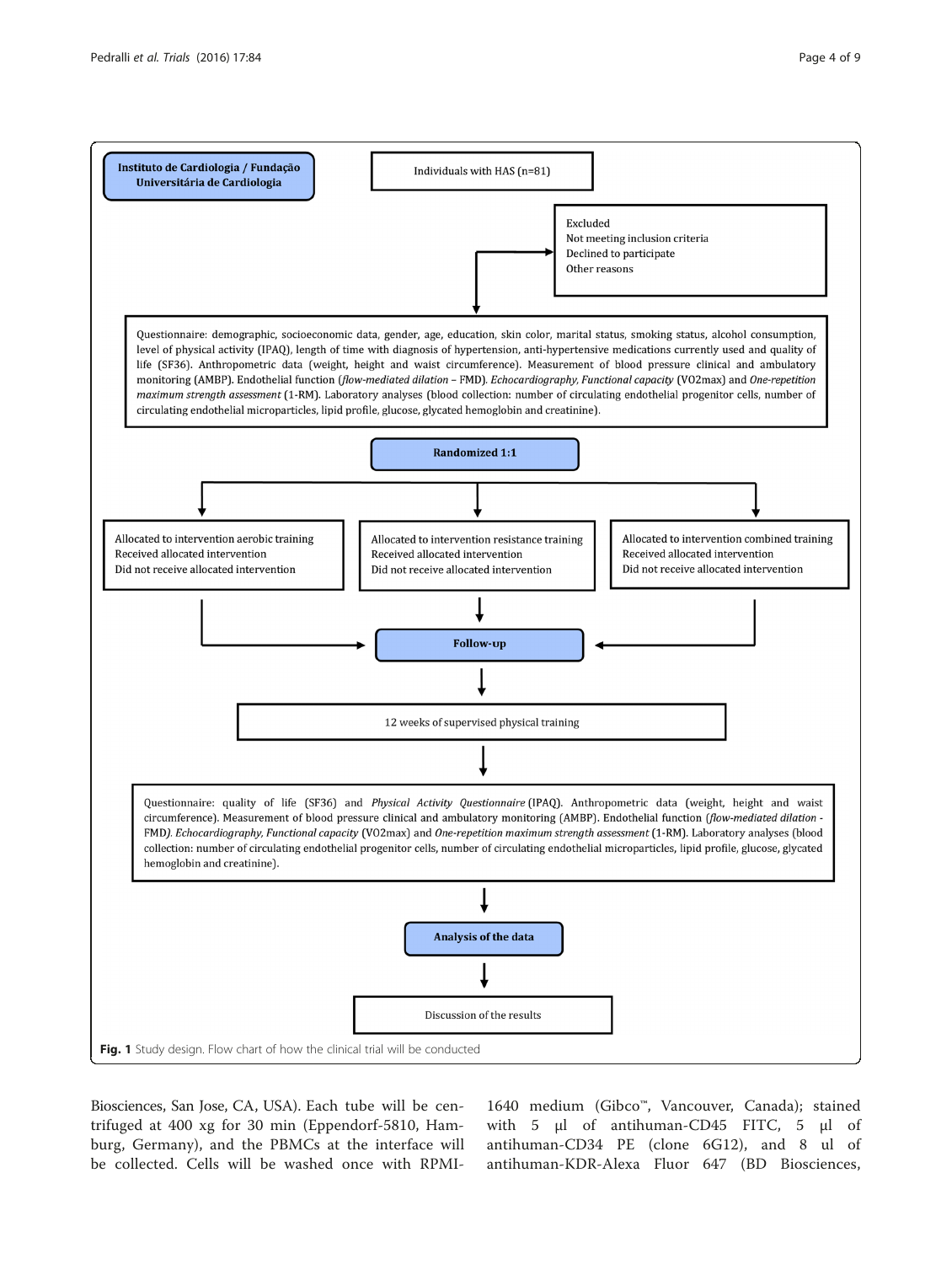Table 3 Inclusion and exclusion criteria for the study

| Inclusion criteria                                                                                                                                                            | Exclusion criteria                                                                                                                                                                                                                                                                                                                                                                                                                                                                                                                                                                                                                                                                                                                                                                                                          |
|-------------------------------------------------------------------------------------------------------------------------------------------------------------------------------|-----------------------------------------------------------------------------------------------------------------------------------------------------------------------------------------------------------------------------------------------------------------------------------------------------------------------------------------------------------------------------------------------------------------------------------------------------------------------------------------------------------------------------------------------------------------------------------------------------------------------------------------------------------------------------------------------------------------------------------------------------------------------------------------------------------------------------|
| • Males and females aged 18 to 70 years<br>• Diagnosed with SAH<br>• Signed a free informed consent form<br>• Considered insufficiently active (IPAQ)<br>• Non-active smokers | • Currently engaging in any type of systematic physical activity<br>• Blood pressure hyper-reactivity in the clinical assessment (SBP > 220 mmHg<br>and/or increase in $DBP > 15$ mmHg)<br>• Ongoing infectious diseases<br>• Obesity class II or III (BMI)<br>• Heart failure class III or IV; recent cardiovascular event (in the last three months); chronic<br>renal failure; and malignant disease with life expectancy < 2 years<br>• Orthopedic impairments or any physical or mental limitations that prevent physical exercises<br>• After the training intervention, individuals who attended $<$ 85 % or missed $>$ 2 consecutive<br>training sessions will be excluded from the sample. Subjects will be encouraged to complete<br>any missed session at the end of training by performing additional sessions. |

SAH, systemic arterial hypertension; IPAQ, International Physical Activity Questionnaire; SBP, systolic blood pressure; DBP, diastolic blood pressure; BMI, body mass index

San Jose CA, USA); and incubated in the dark for 30 min, followed by the addition of 500 μl of PBS until resuspension and acquisition in a flow cytometer (FACSCalibur, CellQuest software, BD Biosciences, San Diego, CA, USA). The total number of events recorded on the mononuclear cells gate was 200,000. The percentage of CD34+ cells was calculated based on the measured number of leukocytes (CD45+ cells) using the ISHAGE (International Society for Hematotherapy and Graft Engineering) gating strategy [43].

#### Circulating endothelial microparticles count

A 5-ml blood sample for circulating endothelial microparticles will be collected in a Citrate Vacutainer™ tube. These samples will be analyzed for CD31+/CD41- and CD144+. Initially, the blood will be rendered to separate the platelet-rich plasma and the platelet-poor plasma. All blood samples will be subjected to a two-step protocol centrifugation (860 xg for 15 min at 4 °C, followed by 1700 xg for 5 min at 20 °C) before being stored at -80 °C. Phenotype analysis of the endothelial microparticles will be subsequently performed on samples thawed using a flow cytometer Fluorescence Activated Cell Analyser (FACScanto II da BD Biosciences, San Jose, CA, USA) and the results analyzed with the BD FACS Diva software (BD). For phenotyping of the endothelial microparticles, the following antibodies will be used: anti-CD31+ PE, anti-CD41+ PC7, and anti-CD144+ PE. Endothelial microparticles will be defined as elements with  $size > 0.1$  and  $< 1.0$   $\mu$ m and showing surface markers CD31+/CD41- and CD144+ [44].

#### Assessment of flow-mediated dilation (FMD)

Endothelial function will be measured noninvasively by using brachial artery ultrasound (EnVisor series, Philips Ultrasound, Bothell, WA, USA). This assessment will be performed with a 7 to 12 MHz linear transducer in a heated room at 21 to 24 °C at ICFUC. A software program will be used for two-dimensional color-Doppler imaging acquisition with a simultaneously recorded electrocardiogram (ECG). Image data will be recorded on a DVD. To minimize operational errors, the subject's arm, and the ultrasound transducer will be positioned and maintained in the same position during the procedure. Baseline images will be recorded. A cuff will be placed around the forearm and inflated to 50 mmHg above systolic pressure for at least 5 min and then removed. Longitudinal ultrasound images of the brachial artery walls will be acquired to assess endothelium-dependent vasodilation. The expected coefficient of variation between the images will be 1.8 to 5.0 %. Flow-dependent vasodilation responses will be expressed as the percentage change in the brachial diameter [36].

#### Echocardiography

Echocardiography is a noninvasive imaging approach that uses ultrasound to assess the structures and functioning of the heart; it measures the chamber size and mobility of the walls, valve structures, ejection fraction, diastolic dysfunction parameters, and the direction and speed of blood flowing through the heart chambers. Medical personnel at ICFUC accredited by the Brazilian Society of Echocardiography and blinded to intervention allocation will perform transthoracic echocardiograms with image acquisition in second-harmonic generation with the use of ACUSON SC2000 equipment and a 3 to 12 MHz transducer (Siemens). This data will be digitally stored for further analysis by more experienced evaluators.

#### Blood pressure

Two different approaches will be used to evaluate the BP levels: clinical assessment and ambulatory blood pressure monitoring (AMBP). The clinical assessment will consist of acute and subacute BP measurements as a way to evaluate exercise responses. Measurements will be taken with the subject in a sitting position using a semi-automatic sphygmomanometer (Omron 705CP). BP levels will be measured in both arms in the pre-study assessments, and the arm with highest values will be used for measurements in the study. Subacute clinical assessments will be conducted at the following time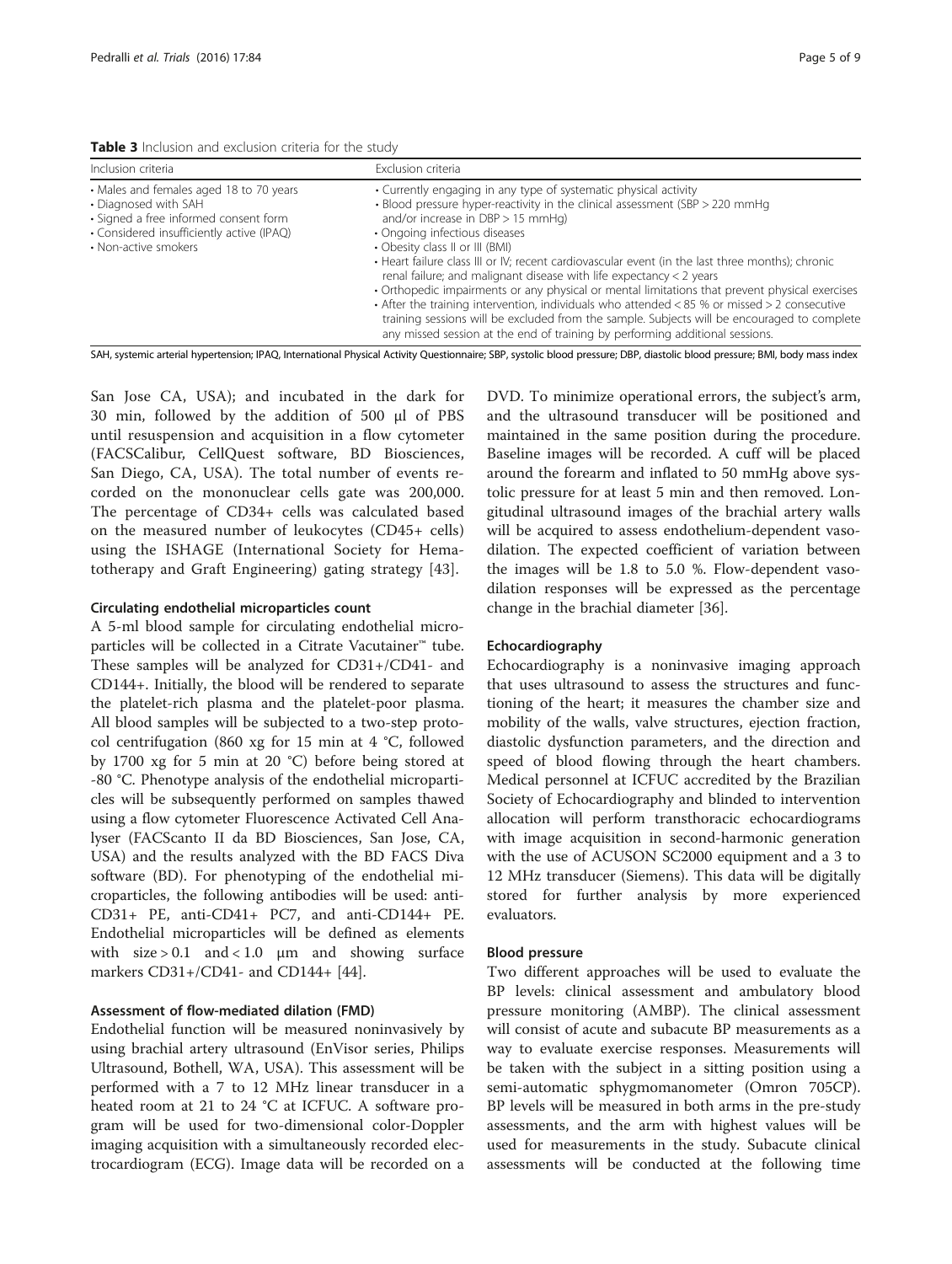points: before the beginning of each training session (pre-exercise), immediately after exercise (early postexercise), and 20 min after the end of each session (late post-exercise). ABPM will be performed in all study groups before the first exercise session and at the completion of the entire training intervention. Blood pressure measurements will be obtained from an oscillometric Dina-map™ device. Both assessments will follow the VI Brazilian National Guidelines in Cardiology [40].

#### Functional capacity

 $VO<sub>2</sub>$ max will be obtained from a cardiopulmonary exercise test using a cycle ergometer and 12-lead ECG monitoring supervised by a cardiologist. Gas exchange measurements will be taken with the use of an ergo spirometer (VO2000 model, Inbramed, Porto Alegre, Brazil). This device collects exhaled gas samples and can store data acquired with each breath (breath-by-breath). Heart rate will be monitored with a frequency meter (Polar S610 model) as follows: online heart rate readings, determination of maximum heart rate at each exercise stage, and stopwatch with partial times. The maximal exercise test will be scheduled at least 48 h in advance. Upon participant arrival at the study site, BP levels will be measured according to the study protocol. Subjects will be asked to sit on a chair, and a facemask (or nozzle) and a frequency meter will be attached. Resting  $VO<sub>2</sub>$  and  $VCO<sub>2</sub>$  measurements will be taken, and the test will be started only when the respiratory exchange ratio (RER) is lower than 0.95. The test will be stopped when the subjects are exhausted and signal that they can no longer turn the pedals [45].

#### One-repetition maximum strength (1-RM) assessment

The one-repetition maximum strength test (1-RM) will be used to measure the maximum strength. Subjects will warm up on a cycle ergometer for 5 min. They will then be instructed to perform the maximum number of repetitions with a given load until they can perform only one lift of a load in up to five attempts to achieve the maximum load. A rest period of 3 to 5 min will be provided between each attempt, so rest intervals are of sufficient length to allow the restoration of energy reserves [46]. The same procedure will be followed for all types of strength exercises proposed in the study (leg press, bench press, knee extension, biceps curl, knee bend, and low row). The speed of movements will be controlled with a metronome in both intervention protocols. Exercises will be performed at a pace of 2 seconds for both concentric and eccentric phases. This test will take place at three time points: during the first 2 weeks (60 % of 1- RM); during the intermediate weeks (70 % of 1-RM); and at the end of week 8 (80 % of 1-RM) to maintain exercise at an appropriate intensity throughout the protocol.

#### Intervention protocols

The study intervention will comprise 12 weeks of exercise sessions, lasting on average 50 min, three times a week. Exercise sessions will include a warm-up period of 5 to 10 min at the beginning, resistance or combined aerobic exercises for 40 min, and a cool down/relaxation period.

AT will be performed on a cycle ergometer for the entire intervention. Subjects will be monitored with heart rate monitors (Table 4).

RT will include six types of exercises that alternate between large and small muscle groups (leg press, bench press, knee extension, biceps curl, knee bend, and low row) for the entire training intervention (Table 5).

CT will consist of resistance and aerobic exercises combined in one session performed over a 40-min period set as in the other two protocols, so that training volume is similar across all intervention groups for the entire intervention (Table 6).

A basic training principle is the progression of exercise intensity, duration, or frequency. Progression of exercise in the study intervention will be through gradual exertion increase for the protocols [46]. Borg's rating scale of perceived exertion (6 to 20 point scale) will be used to help control the training intensities [47]. All subjects will be allowed an initial adjustment period. Those with resting BP levels higher than 160 mmHg (SBP) and/or 105 mmHg (DBP) before cardiopulmonary testing, 1- RM, or an exercise session (AT, RT and CT) will not be allowed to participate in any activities [40]. Those experiencing BP higher than the recommended level on a second occasion will be referred to the study cardiologist for evaluation. The cardiologist will determine whether the subject can continue participating in the study.

Subjects diagnosed with SAH and diabetes mellitus type 2 will have their blood glucose checked (Optium Xceed, Abbott Diabetes Care, Inc., Alameda, CA, USA) in addition to BP measurements before cardiopulmonary exercise testing, 1-RM or an exercise session (AT, RT, and CT) and every 15 min throughout exercise sessions. If the blood glucose levels are lower than 100 mg/dL

Table 4 Intensity and duration of aerobic training on a stationary bike during a 12-week intervention

|                              | Phase I                  | Phase II                 | Phase III                |
|------------------------------|--------------------------|--------------------------|--------------------------|
| Intensity                    | 50 to 65 %<br><b>HRR</b> | 55 to 70 %<br><b>HRR</b> | 60 to 75 %<br><b>HRR</b> |
| Session duration             | $40 \text{ min}$         | $40 \text{ min}$         | 40 min                   |
| Exercise duration<br>(weeks) | 4                        |                          | 4                        |

HRR, heart rate reserve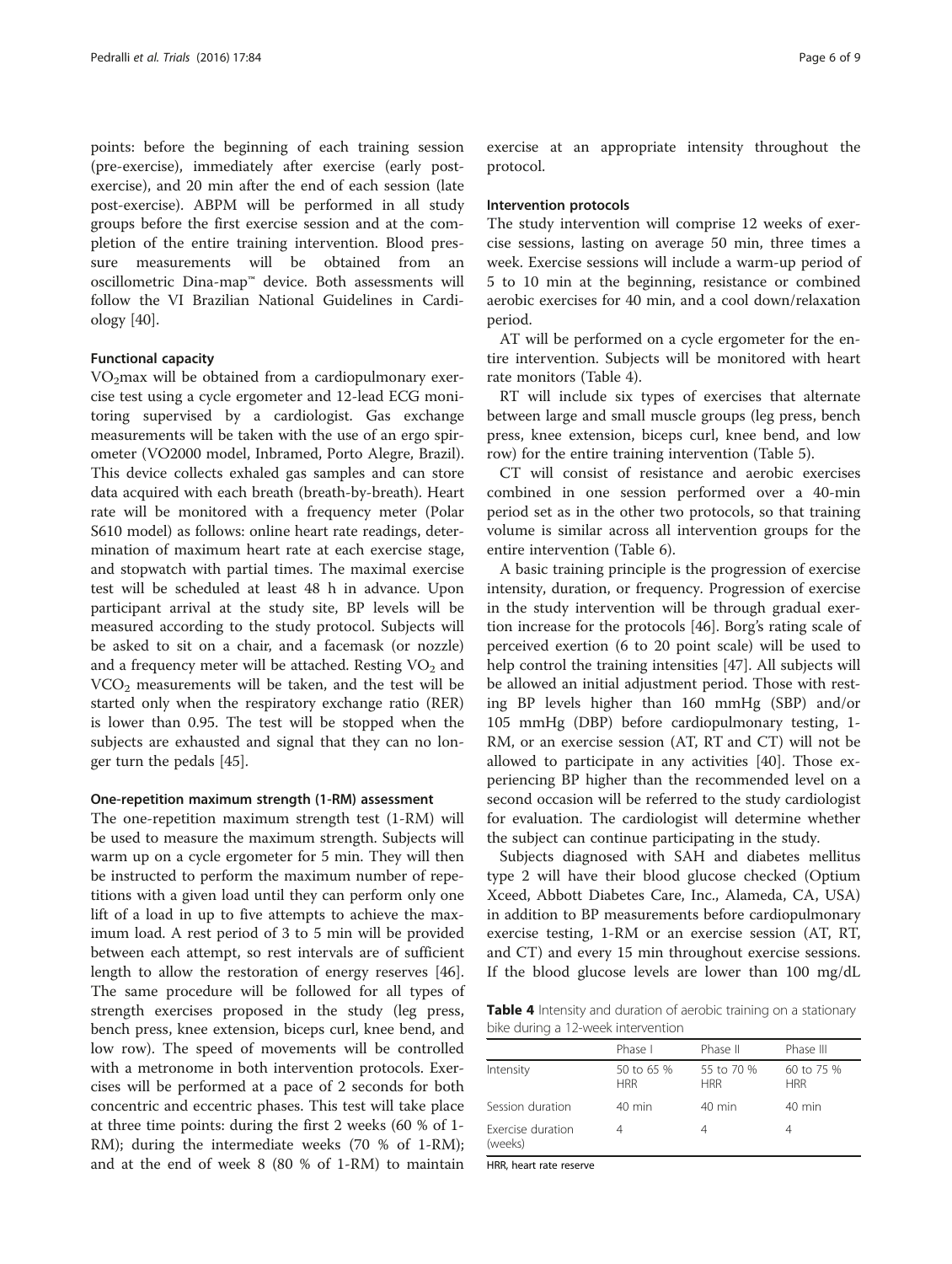Table 5 Intensity, number of sets, repetitions, rest period between sets, and session duration of resistance training during a 12-week intervention

|                           | Phase I      | Phase II  | Phase III  |
|---------------------------|--------------|-----------|------------|
| Intensity                 | 60 % 1-RM    | 70 % 1-RM | 80 % 1-RM  |
| Sets                      | 4            | 4         | 4          |
| Repetitions               | $10$ to $12$ | 8 to 10   | $6$ to $8$ |
| Rest period between sets  | 60s          | 60s       | 90 $s$     |
| Session duration          | $40$ min     | 40 min    | $40$ min   |
| Exercise duration (weeks) | 4            | 4         | 4          |

1-RM, one-repetition maximum strength test

during cardiopulmonary exercise testing, 1-RM, or exercise sessions (AT, RT and CT), subjects will receive 30 to 45 g glucose gel (Gli-Instan, Lightsweet ™) to maintain levels above 120 mg/dL, and their blood glucose will be checked again 15 min later. Those with blood glucose higher than 250 mg/dL will have their urine tested for the presence of ketones (ComboStik™, Gyung-Nam, Korea), and they will be allowed to resume exercise only if test results are negative. Subjects with blood glucose lower than 100 mg/dL during exercise sessions will have to discontinue exercising and be offered a snack. Their blood glucose will be tested again 15 min later, and they will be allowed to resume exercise only if their test results are acceptable [48].

#### Statistical procedures

For data comparison between pre-exercise and postexercise and across groups, nonparametric (Spearman's correlation ( $\rho$ ), chi-square test ( $\chi^2$ ), and Mann–Whitney U test), and parametric tests (t-test, analysis of variance (ANOVA), multivariate analysis of variance (MANOVA), multivariate linear regression, and canonical discriminant

Table 6 Intensity, number of sets, repetitions, rest period between sets, and session duration of concurrent training during a 12-week intervention

|                              | Phase I          | Phase II                                     | Phase III        |
|------------------------------|------------------|----------------------------------------------|------------------|
| Resistance training          |                  |                                              |                  |
| Intensity                    | 60 % 1-RM        | 70 % 1-RM                                    | 80 % 1-RM        |
| Sets                         | 2                | 2                                            | 2                |
| Repetitions                  | 10 to 12         | 8 to 10                                      | $6$ to $8$       |
| Rest period<br>between sets  | 60 s             | 60s                                          | 90 <sub>s</sub>  |
| Session duration             | $20 \text{ min}$ | $20 \text{ min}$                             | $20 \text{ min}$ |
| Aerobic training             |                  |                                              |                  |
| Intensity                    |                  | 50 to 65 % HRR 55 to 70 % HRR 60 to 75 % HRR |                  |
| Session duration             | $20 \text{ min}$ | $20 \text{ min}$                             | $20 \text{ min}$ |
| Exercise duration<br>(weeks) | 4                | 4                                            | 4                |

1-RM, one-repetition maximum strength test; HRR, heart rate reserve

analysis) will be used depending on the variable studied, as well as post hoc tests (Duncan and Waller-Duncan - ANOVA and MANOVA) [49]. The significance level will be set at 0.05. All statistical analysis will be performed using SPSS version 22.0.

#### Ethical issues

The study protocol followed the principles of the Declaration of Helsinki and was approved by the research ethics committee (Protocol 925.406 by Instituto de Cardiologia do RS/Fundação Universitária de Cardiologia – Brazil, dated 22 December 2014 and signed by Dr. Leonardo Martins Pires). Furthermore, all subjects will read and give their informed consent for participation in the research study. All information will be confidential, subjects' names will be kept confidential, and data will be collected for academic purposes only according to Resolution CNS N1466/12 [50]. If subjects in the RT and CT groups do not show any improvements of endothelial function (primary endpoint) or BP levels compared to those in the AT group, they will be offered the opportunity to practice the AT protocol after completion of the study to ensure equal benefits for all subjects.

#### **Discussion**

The Study of Endothelial Function Response to Exercise Training (SEFRET) is a single-site study that will be conducted in the city of Porto Alegre, Brazil. The study will be conducted in accordance with the principles of Good Clinical Practice and all requirements established by ICFUC relevant bodies and collaborators.

The study results are expected to provide evidence of cardiovascular protective effects of different types of exercise training by modulating endothelial function in individuals with SAH. Knowing the magnitude of improvement of endothelium-dependent vasodilation by different types of exercise training can provide scientific evidence to the prescription of exercise programs for vascular protection targeted to hypertensive individuals. An adequate exercise program can lead to significant changes in cardiovascular function and promote health benefits and BP control, thus reducing adverse cardiovascular outcomes.

# Trial status report

Recruiting.

#### Abbreviations

ABPM: ambulatory blood pressure monitoring; AT: aerobic training; BMI: body mass index; BP: pressure blood; CT: combined training; DBP: diastolic blood pressure; ECG: electrocardiogram; eNOS: endothelial nitric oxide synthase; ESR: erythrocyte sedimentation rate; FMD: flow-mediated dilation; FUC: Fundação Universitária de Cardiologia; HDL: high-density cholesterol; HRR: heart rate reserve; IC: Instituto de Cardiologia; IPAQ: International Physical Activity Questionnaire; LDL: low-density cholesterol; NO: nitric oxide; PBMN: Peripheral blood mononuclear cells; PBS: phosphate buffered saline; PCs: Progenitor cells; RBC: red blood cell; RT: resistance training;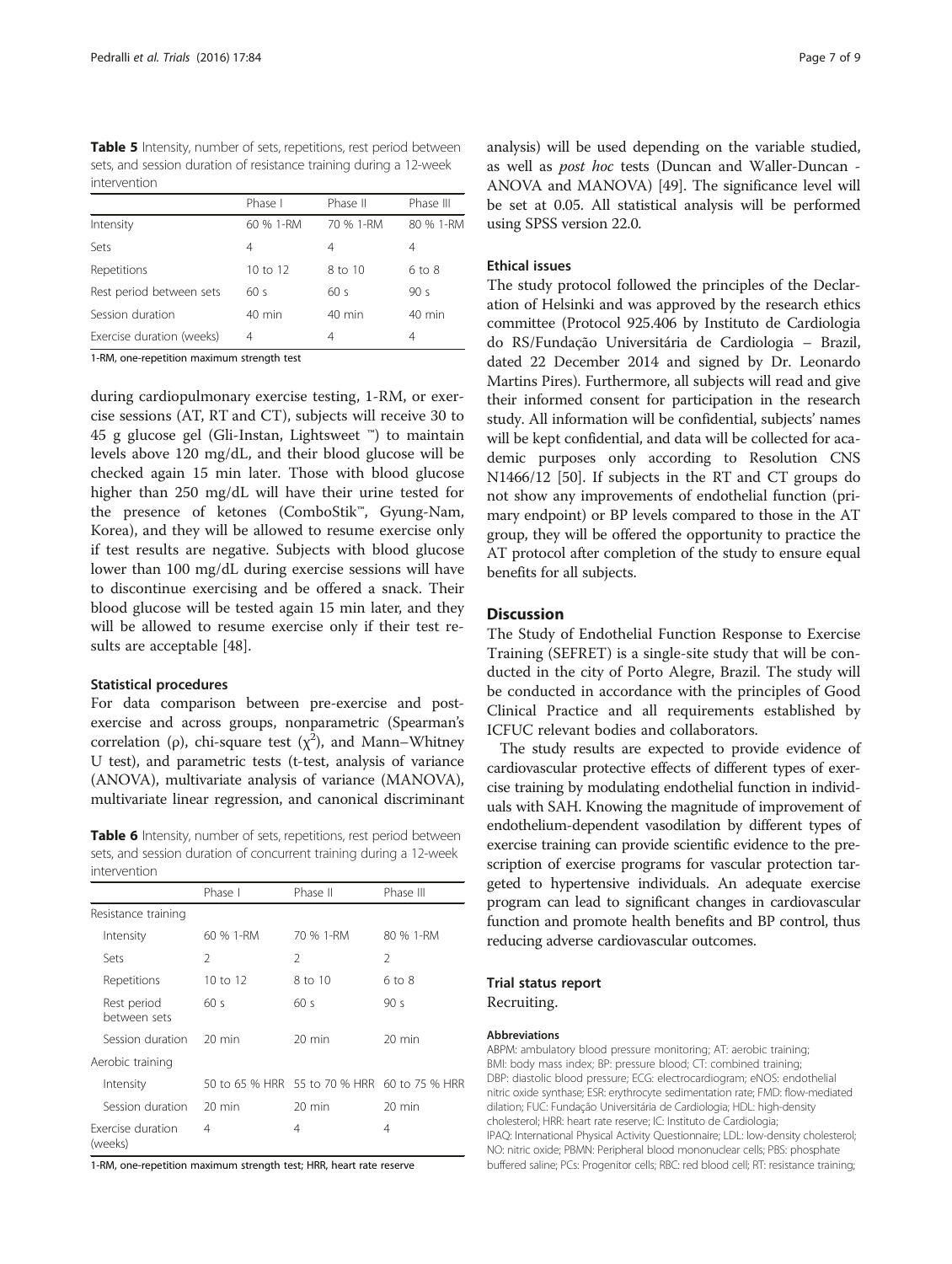SAH: systemic arterial hypertension; SBP: systolic blood pressure; WHO: World Health Organization; 1-RM: one repetition maximum..

#### Competing interests

The authors declare that they have no competing interests.

#### Authors' contributions

MP and AML conceived and designed the research study and were involved with the preparation, organization, and registration of the study and obtaining approval from the local research ethics committee. MP, AML and IC will participate in the selection, recruitment and assessment of study subjects. MP will be the principal investigator. GW and AC will be members of the exercise training team. GW, MMM, and IC will also contribute to the analysis and interpretation of the data. All authors will participate in drafting and revising the manuscript for intellectual content and will review and approve the final manuscript before submission.

#### Acknowledgments

The authors thank Carla Finger for English assistance and Dr. Walter Nisa Castro Neto for statistical expertise.

The project will be funded by FAPPIC (Fundo de Apoio à Pesquisa do Instituto de Cardiologia / Fundação Universitária de Cardiologia).

#### Author details

<sup>1</sup> Laboratório de Investigação Clínica, Instituto de Cardiologia / Fundação Universitária de Cardiologia – ICFUC, Av. Princesa Isabel, 395. Bairro Santana, 90620 001 Porto Alegre, RS, Brazil. <sup>2</sup>Universidade Luterana do Brasil – ULBRA, Torres, Rio Grande do Sul, Brazil. <sup>3</sup>Faculdade Sogipa de Educação Física, Porto Alegre, Rio Grande do Sul, Brazil.

#### Received: 9 September 2015 Accepted: 3 February 2016 Published online: 13 February 2016

#### References

- 1. Paffenbarger Jr RS, Jung DL, Leung RW, Hyde RT. Physical activity and hypertension: an epidemiological view. Ann Med. 1991;23:319–27.
- 2. Fagard RH. Physical activity, physical fitness and the incidence of hypertension. J Hypertens. 2005;23(2):265–7.
- 3. Obesity: preventing and managing the global epidemic: report of a WHO Consultation on Obesity, Geneva, 3–5 June 1997. https://extranet.who.int/ iris/restricted/handle/10665/63854?mode=full. Accessed 25 Nov 2014.
- 4. de Simone G, Devereux RB, Chinali M, Roman MJ, Best LG, Welty TK, et al. Strong Heart Study. Risk Factors for Arterial Hypertension in Adults With Initial Optimal Blood Pressure. Hypertension. 2006;47(2):162–7.
- 5. Seligman BG, Polanczyk CA, Santos AS, Foppa M, Junges M, Bonzanini L, et al. Intensive practical lifestyle intervention improves endothelial function in metabolic syndrome independent of weight loss: a randomized controlled trial. Metabolism. 2011;60:1736–40.
- 6. Hatzis G, Tousoulis D, Papageorgiou N, Bouras G, Oikonomou E, Miliou A, et al. Combined effects of smoking and interleukin-6 and C-reactive protein genetic variants on endothelial function, inflammation, thrombosis and incidence of coronary artery disease. Int J Cardiol. 2014;176:254–7.
- 7. Fahs CA, Smith DL, Horn GP, Agiovlasitis S, Rossow LM, Echols G, et al. Impact of excess body weight on arterial structure, function, and blood pressure in firefighters. Am J Cardiol. 2009;104:1441–5.
- Belin de Chantemele EJ, Stepp DW. Influence of obesity and metabolic dysfunction on the endothelial control in the coronary circulation. J Mol Cell Cardiol. 2012; 52840–7.
- 9. Nosova EV, Yen P, Chong KC, Alley HF, Stock EO, Quinn A, et al. Short-term physical inactivity impairs vascular function. J Surg Res. 2014;190:672–82.
- 10. Kubisz P, Stančiaková L, Staško J, Galajda P, Mokáň M. Endothelial and platelet markers in diabetes mellitus type 2. World J Diabetes. 2015;6:423–31.
- 11. Soloviev MA, Kulakova NV, Semiglazova TA, Borodulina EV, Udut VV. Correction of endothelial dysfunction in patients with arterial hypertension. Bull Exp Biol Med. 2011;151:183–85.
- 12. Anderson TJ, Uehata A, Gerhard MD, Meredith IT, Knab S, Delagrange D, et al. Close relation of endothelial function in the human coronary and peripheral circulations. J Am Coll Cardiol. 1995;26:1235–41.
- 13. Tomiyama H, Yamashina A. Non-invasive vascular function tests: their pathophysiological background and clinical application. Circ J. 2010;74:24–33.
- 14. Félétou M, Vanhoutte PM. Endothelial dysfunction: a multifaceted disorder (The Wiggers Award Lecture). Am J Physiol Heart Circ Physiol. 2006;291:H985–1002.
- 15. Jenkins NT, Padilla J, Boyle LJ, Credeur DP, Laughlin MH, Fadel PJ. Disturbed blood flow acutely induces activation and apoptosis of the human vascular endothelium. Hypertension. 2013;61:615–21.
- 16. Kalka C, Masuda H, Takahashi T, Kalka-Moll WM, Silver M, Kearney M, et al. Transplantation of ex vivo expanded endothelial progenitor cells for therapeutic neovascularization. Proc Natl Acad Sci U S A. 2000;97:3422–27.
- 17. Vasa M, Fichtlscherer S, Aicher A, Adler K, Urbich C, Martin H, et al. Number and migratory activity of circulating endothelial progenitor cells inversely correlate with risk factors for coronary artery disease. Circ Res. 2001;89:E1–7.
- 18. Hill JM, Zalos G, Halcox JP, Schenke WH, Waclawiw MA, Quyyumi AA, et al. Circulating endothelial progenitor cells, vascular function, and cardiovascular risk. N Engl J Med. 2003;348:593–600.
- 19. Werner N, Kosiol S, Schiegl T, Ahlers P, Walenta K, Link A, et al. Circulating endothelial progenitor cells and cardiovascular outcomes. N Engl J Med. 2005;353:999–1007.
- 20. Liu X, Zhang GX, Zhang XY, Xia WH, Yang Z, Su C, et al. Lacidipine improves endothelial repair capacity of endothelial progenitor cells from patients with essential hypertension. Int J Cardiol. 2013;168:3317–26.
- 21. Puls M, Schroeter MR, Steier J, Stijohann L, Hasenfuss G, Konstantinides S, et al. Effect of smoking cessation on the number and adhesive properties of early outgrowth endothelial progenitor cells. Int J Cardiol. 2011;152:61–9.
- 22. Devaraj S, Jialal I. Dysfunctional endothelial progenitor cells in metabolic syndrome. Exp Diabetes Res. 2012;2012:585018.
- 23. António N, Fernandes R, Soares A, Soares F, Lopes A, Carvalheiro T, et al. Reduced levels of circulating endothelial progenitor cells in acute myocardial infarction patients with diabetes or pre-diabetes: accompanying the glycemic continuum. Cardiovasc Diabetol. 2014;13:101.
- 24. Zerbini G, Lorenzi M, Palini A. Tumor angiogenesis. N Engl J Med. 2008;359: 763. author reply 764.
- 25. James PA, Oparil S, Carter BL, Cushman WC, Dennison-Himmelfarb C, Handler J, et al. 2014 evidence-based guideline for the management of high blood pressure in adults: report from the panel members appointed to the Eighth Joint National Committee (JNC 8). JAMA. 2014;311:507–20.
- 26. Ficker ES, Maranhão RC, Chacra AP, Neves VC, Negrão CE, Martins VC, et al. Exercise training accelerates the removal from plasma of LDL-like nanoemulsion in moderately hypercholesterolemic subjects. Atherosclerosis. 2010;212:230–6.
- 27. Silva JF, Rocha NG, Nóbrega AC. Mobilization of endothelial progenitor cells with exercise in healthy individuals: a systematic review. Arq Bras Cardiol. 2012;98:182–91.
- 28. Volaklis KA, Tokmakidis SP, Halle M. Acute and chronic effects of exercise on circulating endothelial progenitor cells in healthy and diseased patients. Clin Res Cardiol. 2013;102:249–57.
- 29. Frank P, Andersson E, Pontén M, Ekblom B, Ekblom M, Sahlin K. Strength training improves muscle aerobic capacity and glucose tolerance in elderly. Scand J Med Sci Sports. 2015. doi:10.1111/sms.12537.
- 30. De Nigris V, Pujadas G, La Sala L, Testa R, Genovese S, Ceriello A. Short-term high glucose exposure impairs insulin signaling in endothelial cells. Cardiovasc Diabetol. 2015;14:114.
- 31. Shi L, Morrison JA, Wiecha J, Horton M, Hayman LL. Healthylifestyle factors associated with reduced cardiometabolic risk. Br J Nutr. 2011;105:747–54.
- 32. Montero D, Walther G, Benamo E, Perez-Martin A, Vinet A. Effects of exercise training on arterial function in type 2 diabetes mellitus: a systematic review and meta-analysis. Sports Med. 2013;43:1191–9.
- 33. Vuckovic KM, Piano MR, Phillips SA. Effects of Exercise Interventions on Peripheral Vascular Endothelial Vasoreactivity in Patients with Heart Failure with Reduced Ejection Fraction. Heart Lung Circ. 2013;22:328–40.
- 34. Cornelissen VA, Smart NA. Exercise training for blood pressure: a systematic review and meta-analysis. J Am Heart Assoc. 2013;2:e004473.
- 35. Ribeiro AS, Tomeleri CM, Souza MF, Pina FL, Schoenfeld BJ, Nascimento MA, Venturini D, Barbosa DS, Cyrino ES. Effect of resistance training on C-reactive protein, blood glucose and lipid profile in older women with differing levels of RT experience. Age (Dordr). 2015;37:109.
- 36. Corretti MC, Anderson TJ, Benjamin EJ, Celermajer D, Charbonneau F, Creager MA, et al. Guidelines for the ultrasound assessment of